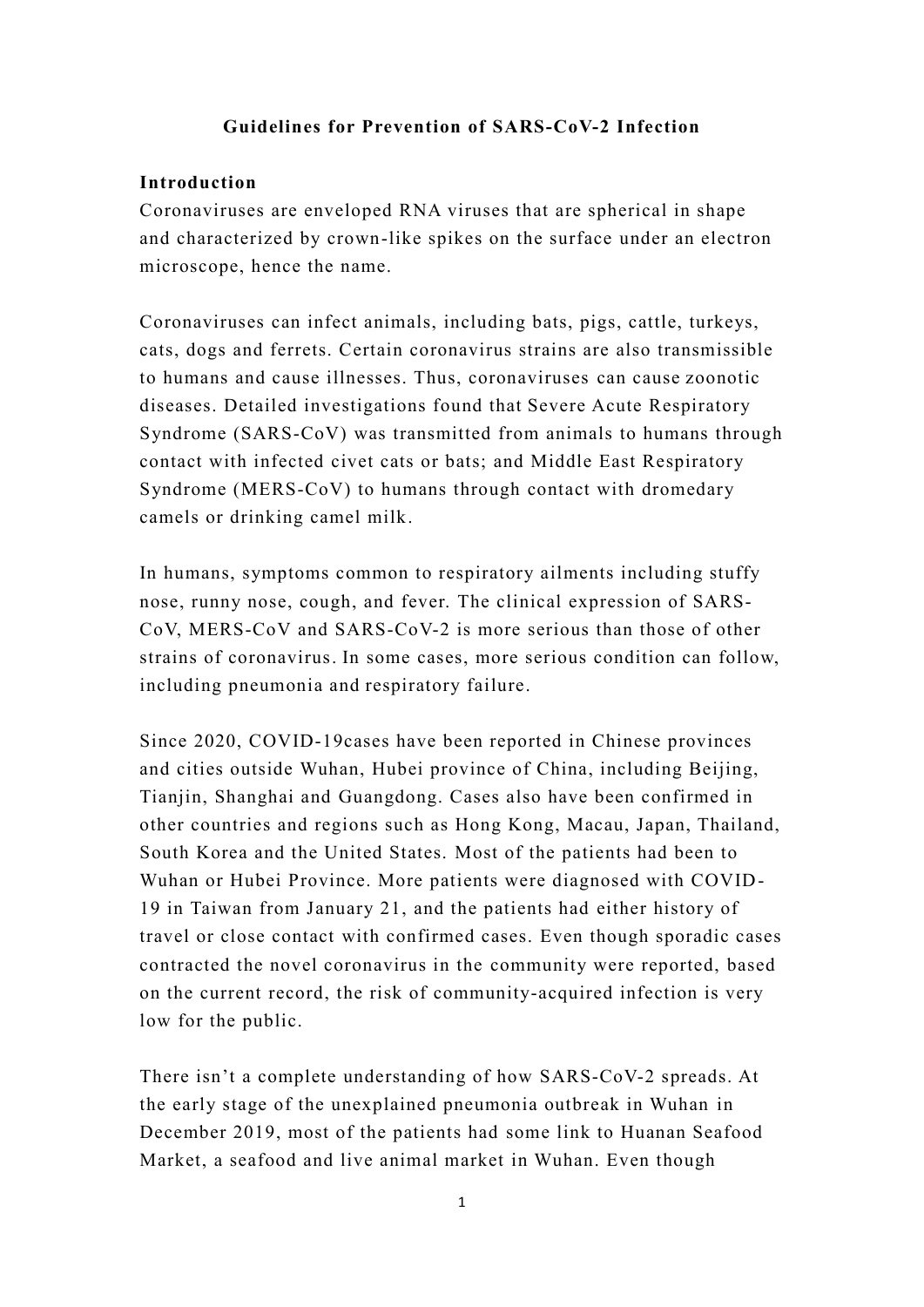environmental samples from the market tested positive for SARS-CoV-2, further literature suggested that infection didn't originate from the market only and the real source of infection remains unknown. Additionally, based on epidemiological data related to cases, cases linked to family clusters and identified among healthcare workers suggested that the virus is spread through droplets, direct or indirect contact with secretions of mouth or nose or fluids from an infected person.

According to the WHO and Chinese officials, the incubation period of the novel coronavirus between disease exposure to the onset of symptoms ranges from 2 to 12 days (7 days on average). However, based on the general view, the incubation period of COVID-19 could be up to 14 days.

Based on the current literature related to COVID-19, the clinical expression of COVID-19 can include fever, weakness, respiratory symptoms (mainly dry cough) and in some cases, breathing difficulties can follow. About 1 to 2 percent of the patients might develop severe pneumonia, adult respiratory distress syndrome (ARDS), multiple organ failure or shock, leading to death. Most of the deceased patients had concurrent chronic disease such as diabetes, liver disease, kidney disease or cardiovascular disease.

#### **Prevention**

There is no vaccine to prevent coronavirus infections. Daily preventative steps to take include avoiding affected regions, avoiding local hospitals or clinics unless necessary, avoiding eating uncooked meat or eggs, avoiding being in contact with animals and dead animals, and maintain good health habits.

Steps to practice good health habits are as follows:

1. Please keep your hands clean and wash your hands with soap frequently. If soap and water are not available, use an alcohol-based hand sanitizers. However, soap and water should be used preferentially if hands are visibly dirty. You should wash your hands immediately after coughing or sneezing; after using the toilet; and if your hands touch any secretions from your respiratory tract, stool or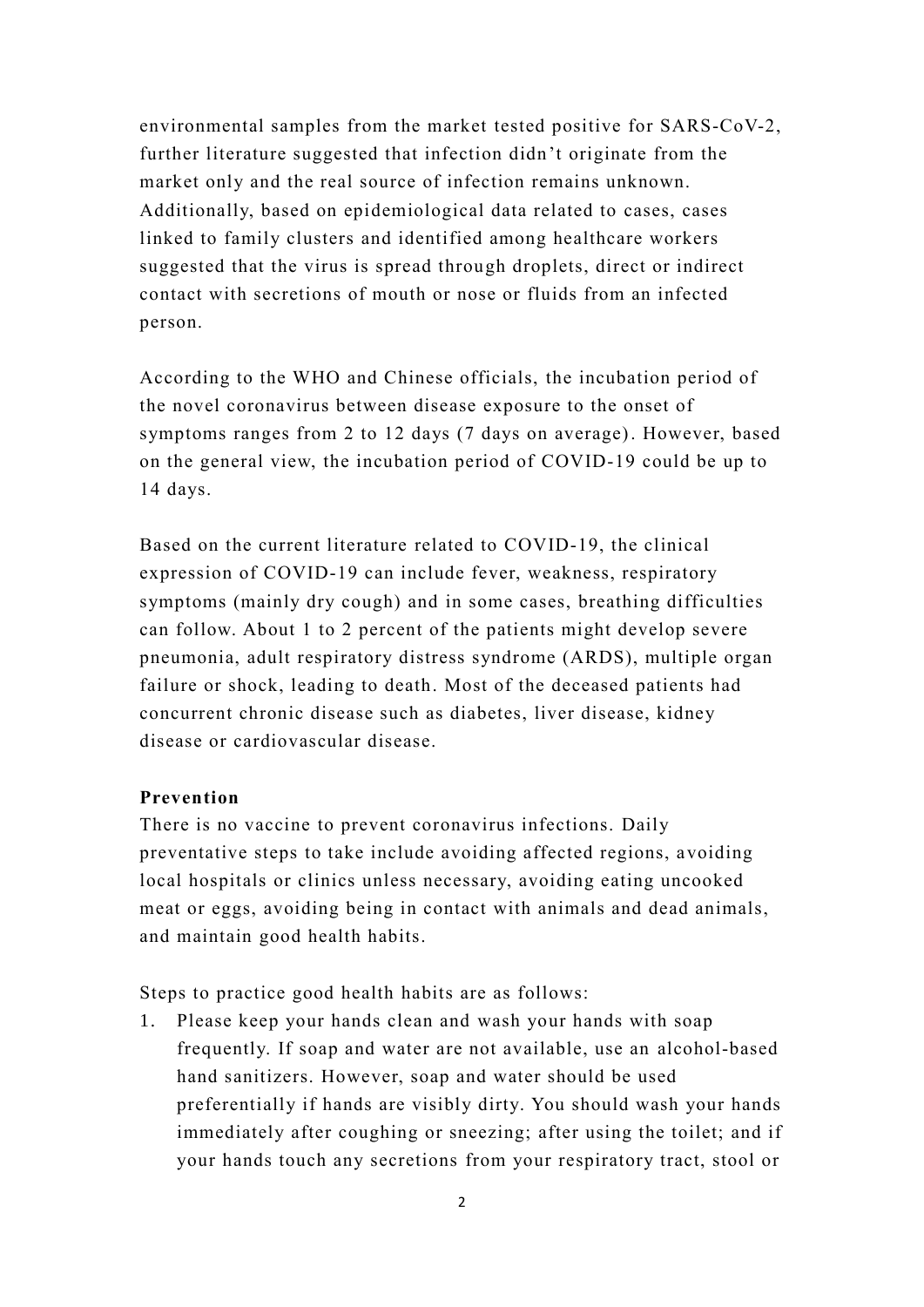body fluids such as urine. In addition, please refrain from touching your eyes, nose and mouth with your hands.

- 2. Pay attention to respiratory tract hygiene and cough etiquette
	- a. If you have respiratory symptoms, please wear a medical-grade face mask and keep at least 1 meter away from others while talking to them.
	- b. If your hands touch any secretions from your respiratory tract, please wash your hands with soap and water thoroughly.
	- c. If you develop a cough or other respiratory symptoms, you should wear a medical face mask. When your mask is contaminated by secretions of nose or mouth, please fold it, throw it into the trash immediately, and wear a new one.
	- d. You should cover your mouth and nose with a tissue or handkerchief when coughing or sneezing. If you don't have a tissue or handkerchief, cough or sneeze into your upper sleeve.
- 3. Use of masks
	- a. Medical-grade face masks are mainly used for preventing the spread of disease and protect people around you. People are advised to wear medical masks when you go to see a doctor or accompany a patient; when you have symptoms of respiratory infections; and if you go out with people with weak immune systems or chronic disease. You should wash your hands frequently to protect yourself from catching illness in other situations.
	- b. To wear a medical mask properly, you should ensure that the water-repellent side (usually green) faces outwards. You should not remove your mask when talking, coughing or sneezing to prevent the spread of disease. You should replace your face mask if it is visibly soiled.
	- c. Steps to put on a medical face mask:
		- i. Open the package and examine if the mask is damaged.
		- ii. Put the elastic bands around both ears, fit the metallic strip over the nose bridge and extend the mask to cover your chin.
		- iii. Press firmly down on the metallic strip so that it fits around your nose
		- iv. Ensure that there are no gaps
	- d. You don't need a face mask in open spaces, including walking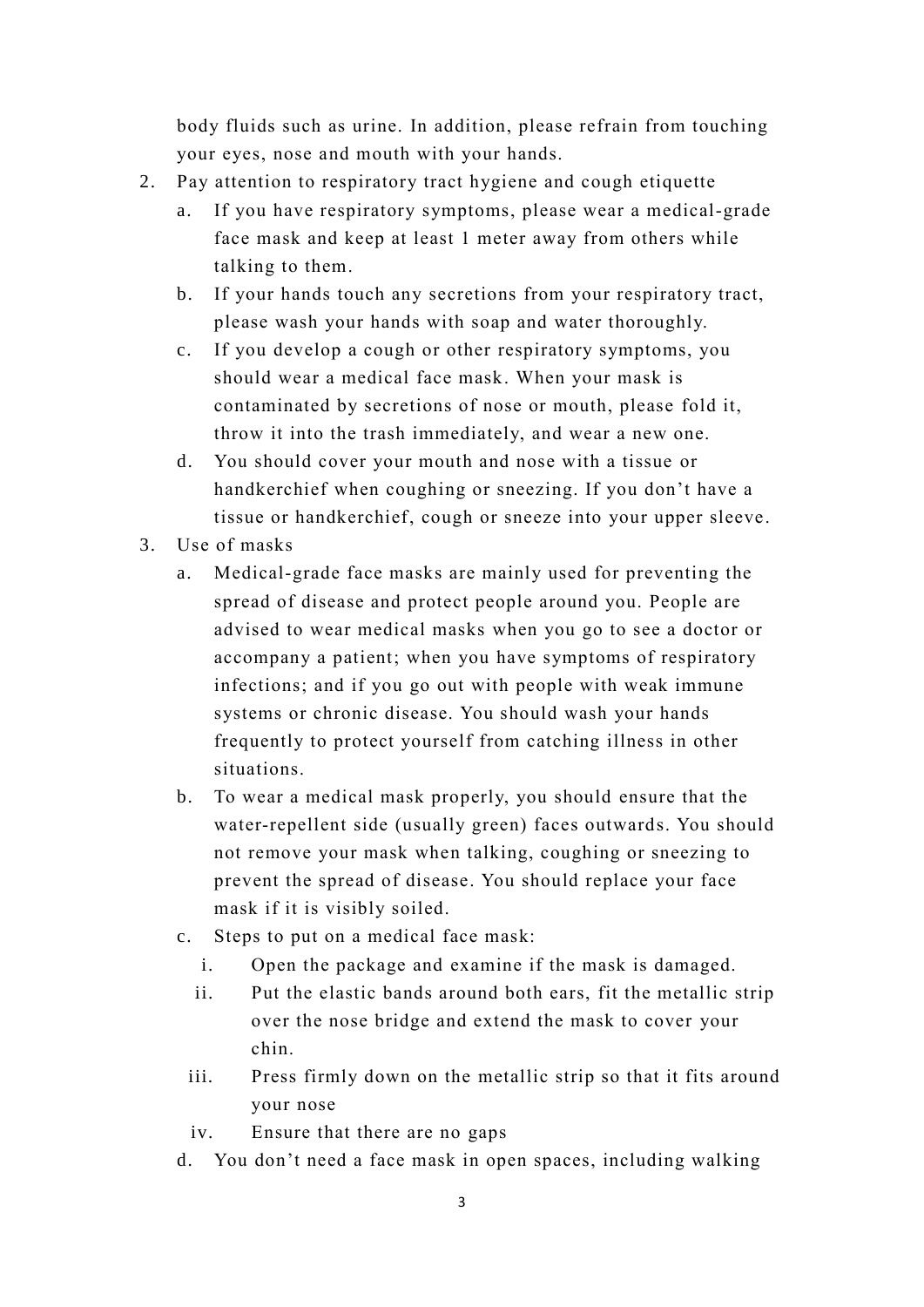on the streets or doing outdoor exercises.

### **What to do while sick**

If you have flu-like symptoms, including fever, headache, runny nose, sore throat, cough, muscle aches, fatigue/tiredness, and sometimes diarrhea. After your symptoms develop, you should rest, take and record your temperature regularly, drink water and eating nourishing food, observe your condition and take symptom-relieving drugs such as pain relievers/fever reducers to observe if they work. You should rest at home for at least 24 hours after the symptoms improve.

You should seek medical attention if your fever lasts longer than 24 hours or is accompanied by other symptoms, such as purulent nasal discharge and purulent sputum, severe vomiting or shortness of breath. You should inform the doctor of any history of travel, occupation, contact, and cluster (TOCC) when seeking medical attention. You should follow the triage arrangement at the hospital if you have a fever to ensure efficient medical care and the health of medical personnel.

You should avoid going to school or work, attending gatherings and visiting crowded or poorly-ventilated public spaces while sick. You should avoid using public transportation to prevent the spread of disease if you need to go outside.

While staying at home, you should stay in a specific room, keep good airflow in the house, and avoid close contact with other people in your home, such as eating at the same table, kissing, hugging or sexual contact. People living with the sick person should also pay attention to personal hygiene, wash hands frequently and refrain from touching eyes, nose and mouth with hands. Babies, children and the elderly or people with compromised immune system in the same household must keep at least 1 meter away from the sick person.

If the living environment requires disinfection, you can apply 1:100 diluted bleach (500 ppm). That is, household chlorine bleach (a 5-6% sodium hypochlorite solution, providing 50,000–60,000ppm available chlorine) is diluted in water at 1:100 to clean object surfaces, such as doorknobs, desks and switches. You can use disposable teaspoons (one teaspoon is about 20 cc), small Yakult bottles (one bottle is about 100